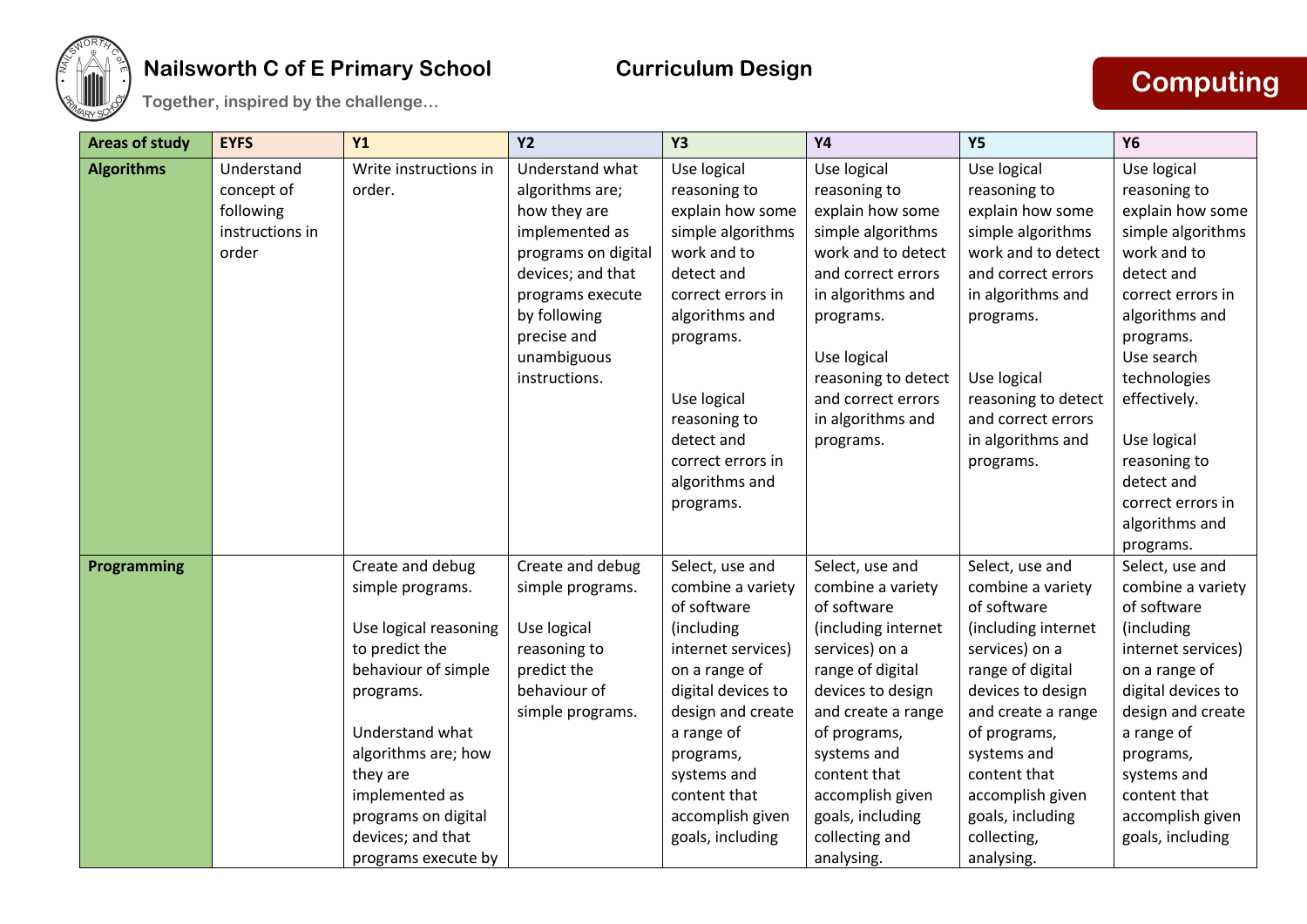

# **Nailsworth C of E Primary School Curriculum Design The Computing of the Primary School Curriculum Design<br>
<b>Together, inspired by the challenge…**

|                      | following precise and |                   | collecting and     |                     |                     | collecting,        |
|----------------------|-----------------------|-------------------|--------------------|---------------------|---------------------|--------------------|
|                      | unambiguous           |                   | analysing.         | Use sequence,       | Use sequence,       | analysing.         |
|                      | instructions.         |                   |                    | selection, and      | selection, and      |                    |
|                      |                       |                   | Select, use and    | repetition in       | repetition in       | Use sequence,      |
|                      | Use logical reasoning |                   | combine a variety  | programs; work      | programs; work      | selection, and     |
|                      | to predict the        |                   | of software        | with variables and  | with variables and  | repetition in      |
|                      | behaviour of simple   |                   | (including         | various forms of    | various forms of    | programs; work     |
|                      | programs.             |                   | internet services) | input and output.   | input and output.   | with variables     |
|                      |                       |                   | on a range of      |                     |                     | and various forms  |
|                      |                       |                   | digital devices to | Select, use and     | Select, use and     | of input and       |
|                      |                       |                   | design and create  | combine a variety   | combine a variety   | output.            |
|                      |                       |                   | a range of         | of software         | of software         |                    |
|                      |                       |                   | programs,          | (including internet | (including internet | Select, use and    |
|                      |                       |                   | systems and        | services) on a      | services) on a      | combine a variety  |
|                      |                       |                   | content that       | range of digital    | range of digital    | of software        |
|                      |                       |                   | accomplish given   | devices to design   | devices to design   | (including         |
|                      |                       |                   | goals, including   | and create a range  | and create a range  | internet services) |
|                      |                       |                   | collecting,        | of programs,        | of programs,        | on a range of      |
|                      |                       |                   | analysing,         | systems and         | systems and         | digital devices to |
|                      |                       |                   | evaluating and     | content that        | content that        | design and create  |
|                      |                       |                   | presenting data    | accomplish given    | accomplish given    | a range of         |
|                      |                       |                   | and information    | goals, including    | goals, including    | programs,          |
|                      |                       |                   |                    | collecting,         | collecting,         | systems and        |
|                      |                       |                   | Use sequence,      | analysing,          | analysing,          | content that       |
|                      |                       |                   | selection, and     | evaluating and      | evaluating and      | accomplish given   |
|                      |                       |                   | repetition in      | presenting data     | presenting data     | goals, including   |
|                      |                       |                   | programs; work     | and information.    | and information.    | collecting,        |
|                      |                       |                   | with variables     |                     |                     | analysing,         |
|                      |                       |                   | and various forms  |                     |                     | evaluating and     |
|                      |                       |                   | of input and       |                     |                     | presenting data    |
|                      |                       |                   | output.            |                     |                     | and information.   |
| <b>Handling data</b> |                       | Use technology    |                    |                     |                     | Appreciate how     |
|                      |                       | purposefully to   |                    |                     |                     | search results are |
|                      |                       | create, organise, |                    |                     |                     | selected and       |
|                      |                       | store, manipulate |                    |                     |                     | ranked, and be     |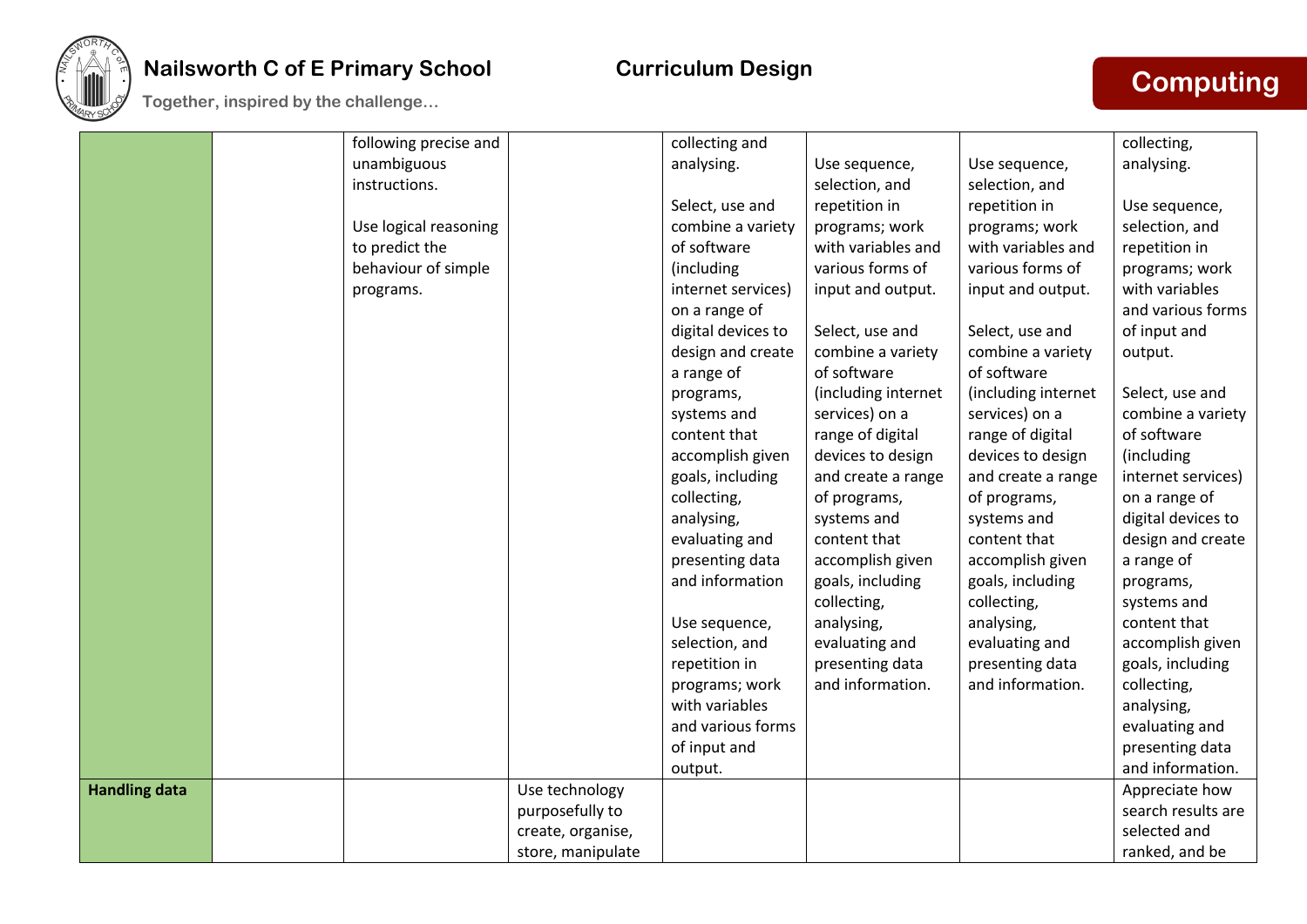

## **Nailsworth C of E Primary School Curriculum Design Together, inspired by the challenge… Computing**

| <b>Communication</b> | Talk about how<br>we use the<br>interactive<br>screen to help<br>us learn.                                          | Talk about devices<br>used at home and in<br>school.                                                                                                                                       | and retrieve digital<br>content.                                        |                                            |                                                                                                                                                                                                                                                                               | Understand<br>computer networks<br>including the<br>internet; how they<br>can provide<br>multiple services,<br>such as the world<br>wide web; and the | discerning in<br>evaluating digital<br>content.<br>Understand<br>computer<br>networks<br>including the<br>internet; how<br>they can provide<br>multiple services,<br>such as the world |
|----------------------|---------------------------------------------------------------------------------------------------------------------|--------------------------------------------------------------------------------------------------------------------------------------------------------------------------------------------|-------------------------------------------------------------------------|--------------------------------------------|-------------------------------------------------------------------------------------------------------------------------------------------------------------------------------------------------------------------------------------------------------------------------------|-------------------------------------------------------------------------------------------------------------------------------------------------------|----------------------------------------------------------------------------------------------------------------------------------------------------------------------------------------|
|                      |                                                                                                                     |                                                                                                                                                                                            |                                                                         |                                            |                                                                                                                                                                                                                                                                               | opportunities they<br>offer for<br>communication<br>and collaboration.                                                                                | wide web; and<br>the opportunities<br>they offer for<br>communication<br>and<br>collaboration.                                                                                         |
| <b>Computers</b>     | Foster<br>understanding<br>of our culturally,<br>socially,<br>technologically<br>and ecologically<br>diverse world. | Use technology<br>purposefully to<br>create, organise,<br>store, manipulate<br>and retrieve digital<br>content.<br>Recognise common<br>uses of information<br>technology beyond<br>school. | Recognise common<br>uses of information<br>technology beyond<br>school. | Use search<br>technologies<br>effectively. | Use search<br>technologies<br>effectively.<br>Understand<br>computer networks<br>including the<br>internet; how they<br>can provide<br>multiple services,<br>such as the world<br>wide web; and the<br>opportunities they<br>offer for<br>communication<br>and collaboration. | Use search<br>technologies<br>effectively.                                                                                                            |                                                                                                                                                                                        |